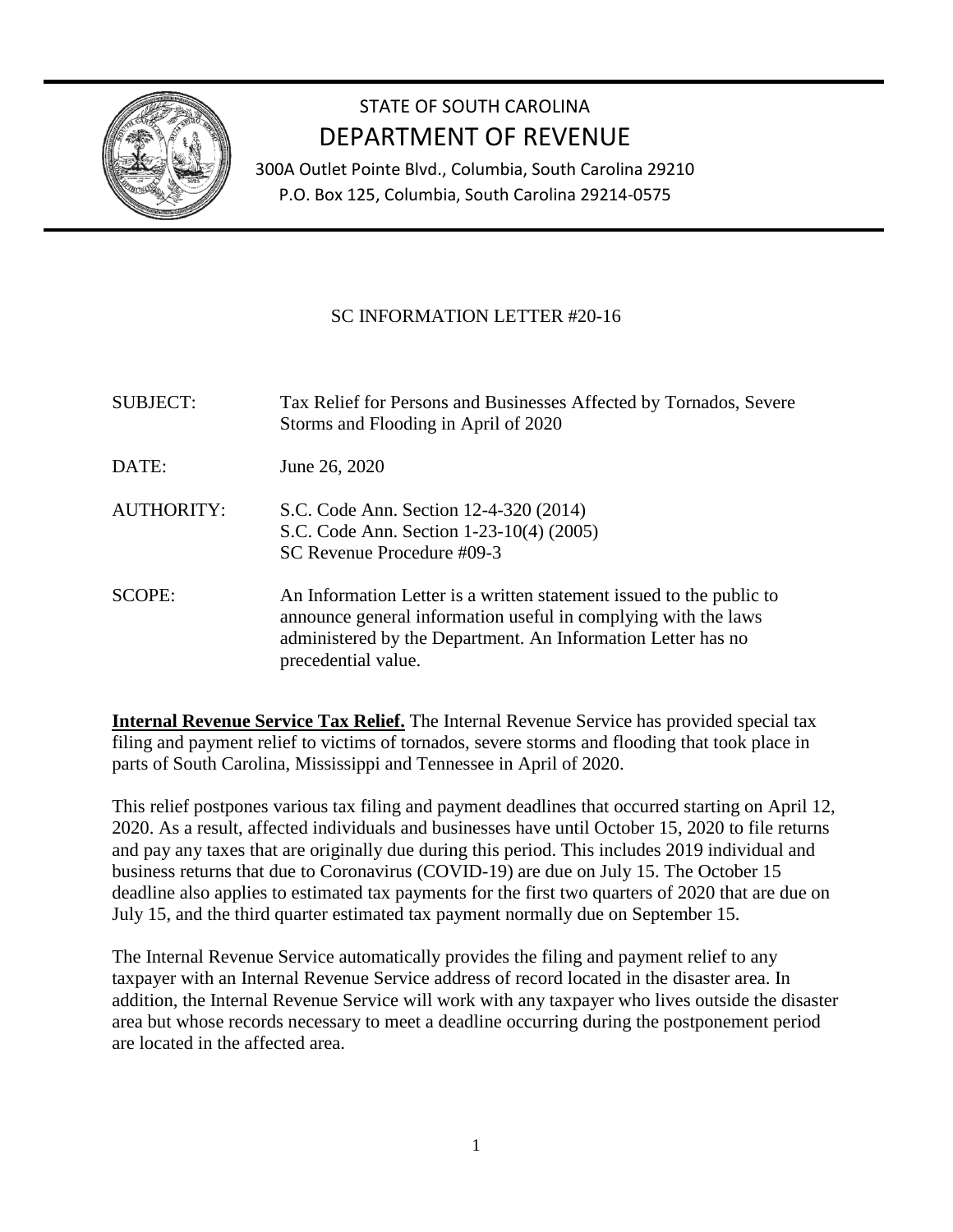Currently, the Internal Revenue Service filing and payment relief applies to the following South Carolina counties designated by the Federal Emergency Management Agency (FEMA) as qualifying for individual assistance:

- 
- Barnwell Oconee
- 
- Colleton Pickens
- Hampton
- Aiken Marlboro
	-
- Berkeley Orangeburg
	-

See Internal Revenue Service IR-2020-126 attached for more information.

**South Carolina Department of Revenue Tax Relief.** The South Carolina Department of Revenue is extending the same relief granted by the Internal Revenue Service to individuals and businesses located in these counties for all South Carolina returns and payments that are the state equivalent of the returns and payments provided relief in Internal Revenue Service IR-2020-126. The Department grants the same relief period provided by the Internal Revenue Service. For other taxes administered by the Department (e.g., sales and use tax, admissions tax, motor fuel user fee) or tax returns filed with the Department, taxpayers affected by the April 2020 tornados, severe storms and flooding may request relief if needed. These requests will be reviewed and decided on a case-by-case basis.

**Returns Filed by Affected Taxpayers.** Returns filed electronically by impacted taxpayers through MyDORWAY do not require any action to qualify for this relief. Taxpayers filing by mail should write "April 2020 Severe Weather" at the top of any paper return relying on this relief or complete the "disaster area" check box if one is provided on the return.

#### **Questions Regarding Other Tax Relief.**

General Tax Relief Questions and Information. Taxpayers with general relief questions should contact the Department at 1-844-898-8542 (toll free) or see updated tax relief information at dor.sc.gov/emergencies.

Questions Concerning Current Audit and Collection Matters. This relief does not apply to current collection matters, including payments due under any payment plan previously entered into with the Department. Taxpayers with questions concerning a current Department audit or collection matter should contact the Department's revenue officer or auditor who is handling their specific audit or collection matter.

Questions Concerning County Property Taxes. Taxpayers with questions concerning county property taxes should contact the appropriate county government official.